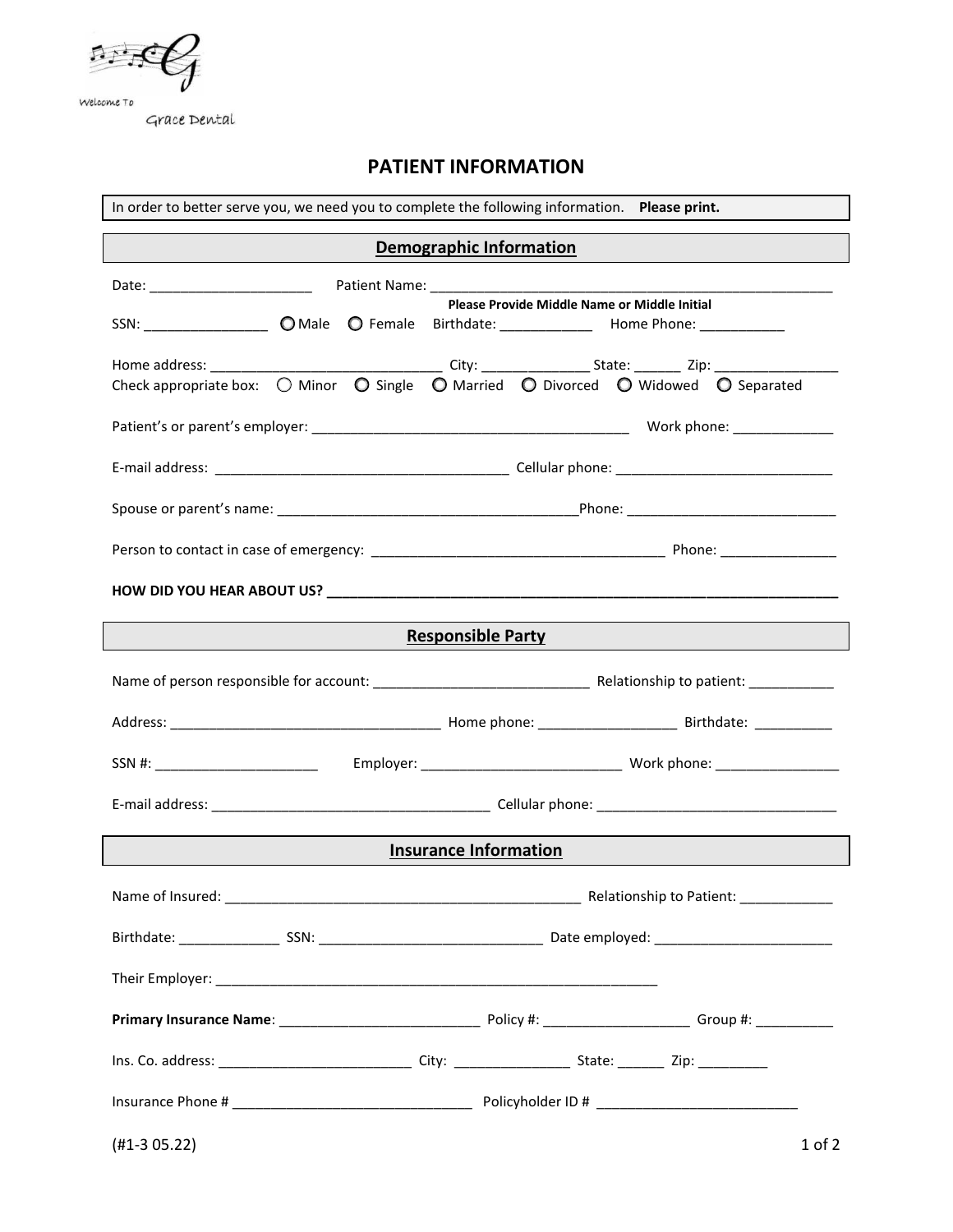### **SECONDARY INSURANCE**

| Do you have any additional insurance? | $O$ Yes $O$ No | If, yes, please complete the following: |  |
|---------------------------------------|----------------|-----------------------------------------|--|
|                                       |                | Relationship to Patient: ___________    |  |
|                                       |                |                                         |  |
|                                       |                |                                         |  |
|                                       |                |                                         |  |
|                                       |                |                                         |  |
|                                       |                |                                         |  |

## **Financial Policy**

#### **Insurance**

Grace Dental Group, LLC ("Grace" or 'We") must receive accurate insurance information at the time of the appointment. If not, patients or the financially responsible party for the patient ("You" or "Your") are required to pay in full for fees before services are rendered. You will also be responsible to pay fees in full before services are rendered if Your insurance provider refuses to grant assignment of benefits to Grace, Grace anticipates no payment from your insurance provider or You elect not to have procedures submitted to your insurance provider. In the case of the latter, see administrative personnel before services are rendered regarding required processes you must follow to have Grace withhold dental procedure information from your insurance carrier. You are responsible for paying deductibles and co-payments before the time of service. Actual amounts received from insurance plans may vary greatly from any estimate of benefits we may provide You. Regardless, You are responsible for paying all charges not covered by Your primary insurance plan. If the accuracy of any such estimate will impact Your decision as to the acceptance of a treatment proposal, You are encouraged to contact Your dental insurance carrier for any clarification from them before beginning treatment. We will submit a primary insurance claim for You up to two times per appointment. Any further insurance appeal becomes Your responsibility. You are responsible for payment in full the sooner of: (A) when insurance makes payment on Your claim; and (B) 60 days from the date services are provided even if the insurance company has not paid.

#### **Payment Terms and Other Issues**

Full payment of fees is due before the time of service is rendered unless insurance filings are involved as described above. Payments can be made by cash, check or various charge cards accepted by Grace. Any and all persons responsible for payment will receive a statement for Your services. Should You wish to limit those parties that may receive a statement for services provided to You (e.g., insurers, policy holders), *prior to the service*, You must indicate and accept full financial responsibility for payment of the service, make payment for such service and indicate Your restriction(s) to Grace. We are not responsible for any amounts You may owe other health professionals.

Finance charges on account balances due to Grace accrue at a rate of 1.5% per month and are compounded each month that an account balance due Grace remains. However, when insurance is filed, finance charges may be waived for the period that is the lesser of: (A) the time outstanding to file and receive insurance proceeds; and (B) 60 days from the date services are rendered. This monthly finance charge rate is subject to change without notice, but will not exceed rates allowed under applicable law.

A service charge for returned checks will be assessed. Currently this fee is \$30 and may change from time to time without notice. You may also be responsible, up to limitations set by law, for fees charged by collection agencies or attorneys in situations where they are involved in the collection of account balances.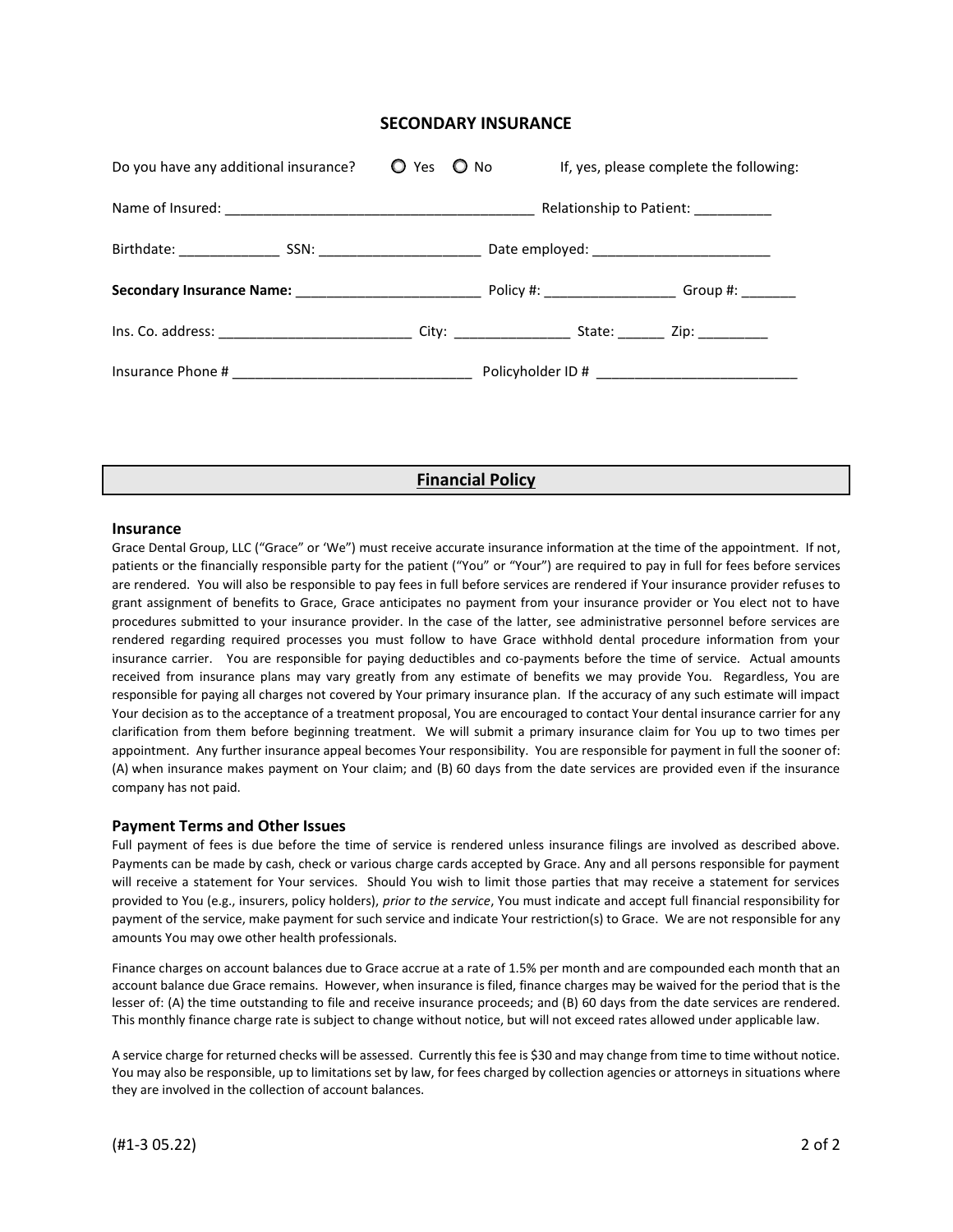## Authorization and Agreement

I authorize release of any information concerning the Patient's health care, advice, and treatment provided for the purpose of evaluating and administering claims for insurance benefits. I also hereby authorize payment of insurance benefits otherwise payable to me directly to Grace Dental Group, LLC or doctor.

I certify that I have read, understand, and agree to all terms of the Financial Policy above. I further understand that a photo static copy of this document shall be considered as effective and valid as an original. I will hold Grace Dental Group, LLC and /or any of its employees harmless for any omissions I have made in completion of information.

I agree to pay in full all outstanding balances at the time work and/or services are completed. I recognize that my failure to pay my account in full within thirty days after work and/or services are completed may result in my balance being placed with a collection agency and possible listing with the credit bureau(s).

I further agree, in order for you to service my account or to collect any amounts I may owe, your organization's representatives, ancillary providers, HIPAA business associates, vendors, and the representatives of your debt collection agency, may contact me by telephone at any telephone number associated with my account, including wireless telephone numbers, which could result in charges to me. Your organization's representatives, ancillary providers, HIPAA business associates, vendors, and the representatives of your debt collection agency may also contact me by sending text messages or emails, using any e-mail address I provide to you. Methods of contact may include using prerecorded/artificial voice messages and/or use of an automatic dialing device, as applicable. I have read this disclosure and agree that the Lender/Creditor, its ancillary providers, HIPAA business associates, vendors, and its debt collection agents may contact me as described above.

\_\_\_\_\_\_\_\_\_\_\_\_\_\_\_\_\_\_\_\_\_\_\_\_\_\_\_\_\_\_\_\_\_\_\_\_\_\_\_\_\_\_\_\_\_\_\_\_\_ \_\_\_\_\_\_\_\_\_\_\_\_\_\_\_\_\_\_\_\_\_\_\_\_\_\_\_\_\_\_\_\_\_\_\_\_\_\_\_\_\_

\_\_\_\_\_\_\_\_\_\_\_\_\_\_\_\_\_\_\_\_\_\_\_\_\_\_\_\_\_\_\_\_\_\_\_\_\_\_\_\_\_\_\_ \_\_\_\_\_\_\_\_\_\_\_\_\_\_\_\_\_\_\_\_\_\_\_\_\_\_\_\_\_\_\_\_ \_\_\_\_\_\_\_\_\_\_\_\_\_\_\_\_\_\_\_\_\_

**Printed Name of Patient Contract Contract Patient Signature** 

Responsible Party Signature **Printed Name of Responsible Party** Date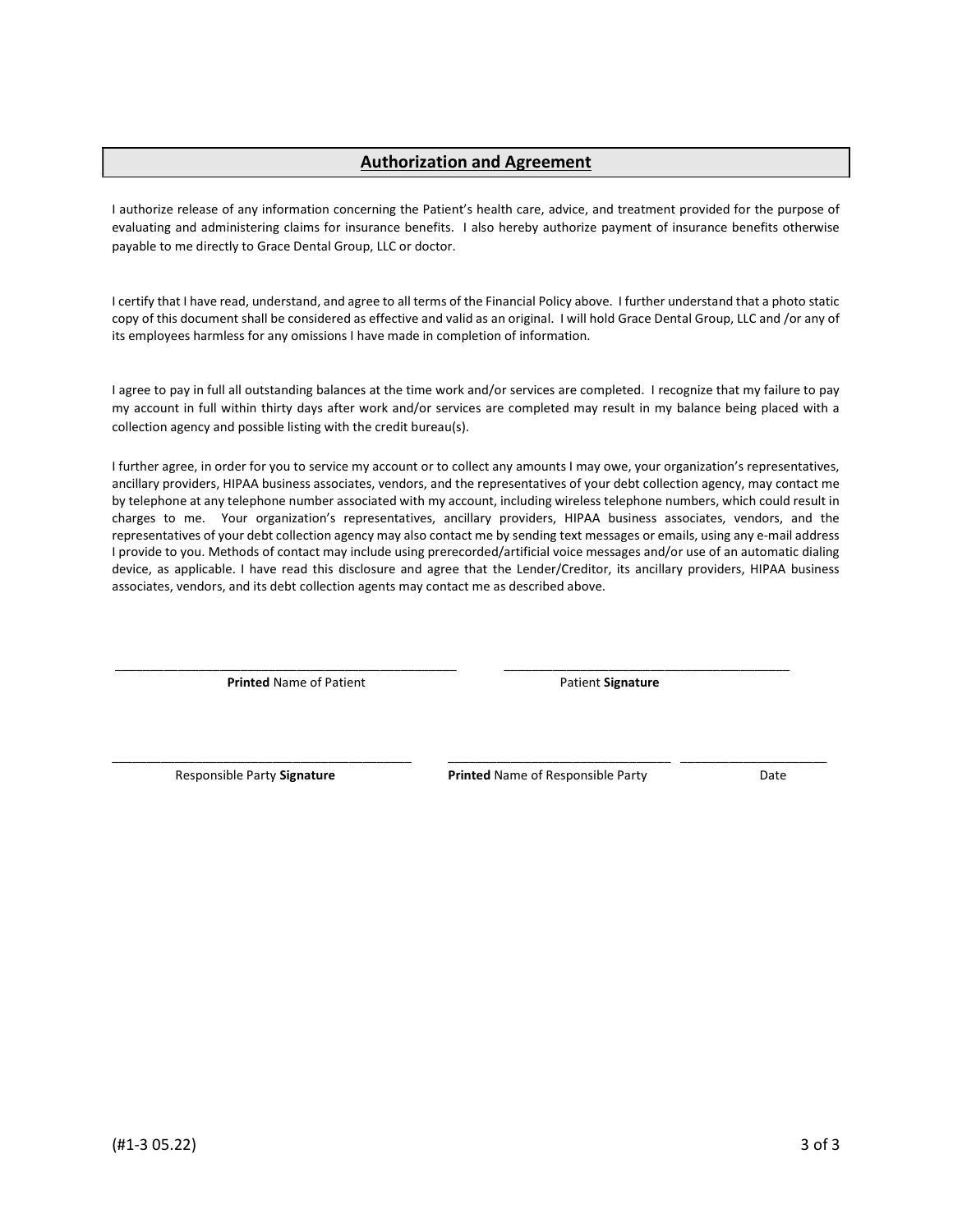## **Name:** \_\_\_\_\_\_\_\_\_\_\_\_\_\_\_\_\_\_\_\_\_\_\_\_\_\_\_\_\_\_\_\_\_\_\_\_\_\_\_\_\_\_\_\_\_\_\_\_\_\_\_\_\_\_\_\_\_ **DOB:** \_\_\_\_\_\_\_\_\_\_\_\_\_\_

| r ieuse check any of the following that you are now or have been treated for in the past. |                                |                              |  |  |  |
|-------------------------------------------------------------------------------------------|--------------------------------|------------------------------|--|--|--|
| $\Box$ Anemia                                                                             | Emphysema                      | $\Box$ Kidney Disease        |  |  |  |
| $\Box$ Arthritis                                                                          | $\Box$ Epilepsy                | $\Box$ Liver Disease         |  |  |  |
| $\Box$ Artificial Heart Valve                                                             | $\Box$ Excessive Bleeding      | $\Box$ Mitral Valve Prolapse |  |  |  |
| $\Box$ Artificial Joints                                                                  | $\Box$ Glaucoma                | $\Box$ Pacemaker             |  |  |  |
| $\Box$ Asthma                                                                             | $\Box$ HIV Positive            | $\Box$ Parkinson's Disease   |  |  |  |
| $\Box$ Autism                                                                             | $\Box$ Hay Fever               | $\Box$ Radiation Treatment   |  |  |  |
| $\Box$ Blood Disease                                                                      | $\Box$ Head Injuries           | $\Box$ Respiratory Problems  |  |  |  |
| $\Box$ Blood Transfusion                                                                  | $\Box$ Heart Disease           | $\Box$ Sinus Problems        |  |  |  |
| $\Box$ Bruise Easily                                                                      | $\Box$ Heart Attack            | $\Box$ Stomach Problems      |  |  |  |
| $\Box$ Cancer                                                                             | $\Box$ Heart Murmur            | $\Box$ Stroke                |  |  |  |
| $\Box$ Cerebral Palsy                                                                     | $\Box$ Heart Surgery           | $\Box$ Thyroid Problem       |  |  |  |
| $\Box$ Chest Pain (Angina)                                                                | $\Box$ Hemophilia              | $\Box$ Tuberculosis          |  |  |  |
| $\Box$ Depression                                                                         | $\Box$ Hepatitis               | $\Box$ OTHER (Please list):  |  |  |  |
| $\Box$ Diabetes                                                                           | $\Box$ High Blood Pressure     |                              |  |  |  |
| $\Box$ Dizziness                                                                          | $\Box$ Immune System Disorders |                              |  |  |  |
| $\Box$ Down Syndrome                                                                      | $\Box$ Jaundice                |                              |  |  |  |
|                                                                                           |                                |                              |  |  |  |

*Please check any of the following that you are now or have been treated for in the past.*

## Are you currently pregnant or suspect you may be pregnant now? Yes  $\bigcirc$  No  $\bigcirc$

Please provide any additional information that would be helpful to know about any items circled above

\_\_\_\_\_\_\_\_\_\_\_\_\_\_\_\_\_\_\_\_\_\_\_\_\_\_\_\_\_\_\_\_\_\_\_\_\_\_\_\_\_\_\_\_\_\_\_\_\_\_\_\_\_\_\_\_\_\_\_\_\_\_\_\_\_\_\_\_\_\_\_\_\_\_\_\_\_\_\_\_\_\_\_\_\_

\_\_\_\_\_\_\_\_\_\_\_\_\_\_\_\_\_\_\_\_\_\_\_\_\_\_\_\_\_\_\_\_\_\_\_\_\_\_\_\_\_\_\_\_\_\_\_\_\_\_\_\_\_\_\_\_\_\_\_\_\_\_\_\_\_\_\_\_\_\_\_\_\_\_\_\_\_\_\_\_\_\_\_\_\_

|                                                                   | Please select or note any allergies or sensitivities you have |                |              |                         |                |
|-------------------------------------------------------------------|---------------------------------------------------------------|----------------|--------------|-------------------------|----------------|
| $\Box$ Aspirin                                                    | $\Box$ Barbiturates                                           | $\Box$ Codeine | $\Box$ Latex |                         |                |
| $\Box$ Peanuts                                                    | $\Box$ Penicillin                                             | $\Box$ Sulfa   |              |                         |                |
|                                                                   |                                                               |                |              |                         |                |
|                                                                   |                                                               |                |              | <b>YES</b>              | N <sub>O</sub> |
|                                                                   | Are you currently under medical care at this time?            |                |              | O                       | O              |
| Have you been hospitalized in the last 5 years?                   |                                                               |                |              | O                       | $\circ$        |
| Do you use any form of tobacco? (Please list type below)          |                                                               |                |              | O                       | $\circ$        |
| Do you wear a mouth guard while participating in sporting events? |                                                               |                | O            | O                       |                |
|                                                                   | Please list all medications you are currently taking:         |                |              |                         |                |
|                                                                   |                                                               |                |              |                         |                |
|                                                                   |                                                               |                |              |                         |                |
|                                                                   |                                                               |                |              |                         |                |
|                                                                   |                                                               |                |              |                         |                |
|                                                                   |                                                               |                |              | TODAY'S DATE:__________ |                |